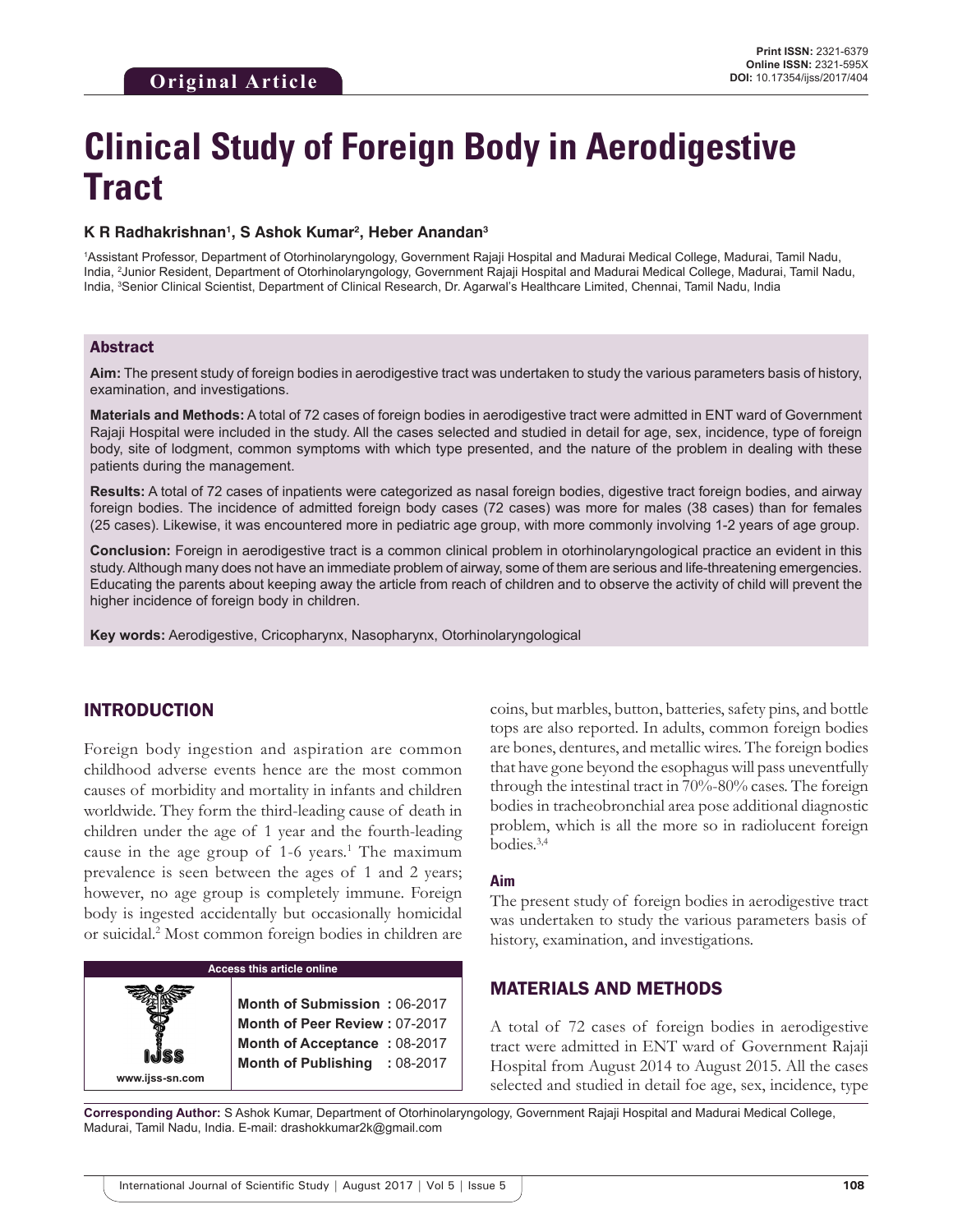of body, site of lodgment, and common symptoms with which they presented and the nature of the problem in dealing with these patients during the managements. Inclusion criteria: Patients presenting with or without h/o swallowing, inserting or inhaling the foreign body with symptoms such as dysphagia, drooling of saliva, wheeze, and acute respiratory distress were included in the study. Patients fulfilling inclusion criteria were clinically examined, investigated, and treated accordingly.

## RESULTS

A total of 72 cases of inpatients were categorized as nasal foreign bodies, digestive tract foreign bodies, and airway foreign bodies; 16 cases in nasal cavity, 40 cases in digestive tract, and 16 cases in airway foreign bodies were selected for the study analysis of positive cases revealed the following observation.

Nasal foreign bodies: 2-3 years had a maximum incidence of nasal FB (37.5%), youngest patient was 1 years, and oldest was 12 years. Digestive tract foreign bodies: Patients aged > 10 years constituted maximum number. Airway foreign bodies: Patient aged 1-2 years is most common (Table 1).

Nasal foreign bodies: 68% were male and 32% were female. Digestive tract foreign bodies: 50% were male and 50% were female. Airway foreign bodies: 69% were male and 31% were female (Table 2).

Nasal foreign bodies: 75% of the cases presented with a history of foreign body nasal cavity and next common symptom is nasal obstruction and foul smelling nasal discharge.

| Table 1: Age of the patients |           |               |            |
|------------------------------|-----------|---------------|------------|
| Age group                    | Nasal (%) | Digestive (%) | Airway (%) |
| $1 - 2$                      | 5(31.25)  | 4(10)         | 7 (42.75)  |
| $2 - 3$                      | 6(37.5)   | 7(17.5)       | 2(12.5)    |
| $3 - 4$                      | 2(12.5)   | 0             | 2(12.5)    |
| $4 - 5$                      | 1(6)      | 5(12.5)       | 1(6)       |
| $5-6$                        | 0         | 2(5)          | 1(6)       |
| $6 - 7$                      | 0         | 2(5)          | 1(6)       |
| $7 - 8$                      | U         | 3(7.5)        | 0          |
| $8-9$                        | 1(6)      | 2(5)          | 0          |
| $9 - 10$                     | 0         | 4 (10)        | 1(6)       |
| >10                          | 1(6)      | 11(27.5)      | 1(6)       |

| Site of foreign body | Male $(\%)$ | Female (%) |
|----------------------|-------------|------------|
| Nasal                | 11(68.5)    | 5(31.5)    |
| Digestive            | 20(50)      | 20(50)     |
| Airway               | 11(69)      | 5(31)      |

Digestive tract foreign bodies: Throat pain/dysphagia is most common symptom in foreign body digestive tract, next most common symptom is foreign body sensation in throat and drooling of saliva refusal of feeds.

Airway foreign bodies: Dysphonia is most common symptom in foreign body airway, followed by cough and wheeze.

Nasal foreign bodies: FB in nasal cavity is most common sign in anterior rhinoscopy followed by mucopurulent foulsmelling discharge. Digestive tract foreign bodies: Drooling of saliva is most common sign followed by FB in IDL. Airway foreign bodies: Reduced air entry is most common sign in foreign body airway, followed by respiratory distress and crepitations (Table 3).

Nasal foreign bodies: Right nasal cavity is most common site followed by left nasal cavity. Digestive tract foreign bodies: Cricopharynx is most common site followed by upper esophagus. Airway foreign bodies: Right main bronchus is most common site (Table 4).

Nasal foreign bodies: Bead is most common FB in nasal cavity. Digestive tract foreign bodies: Coin is most common FB in digestive tract, followed by metal piece, fish, bone, and mutton piece. Airway foreign bodies: Groundnut is most common FB in airway tract followed by roasted gram (Table 5).

All the cases were managed with orotracheal intubation with general anesthesia in case of esophageal foreign bodies

| <b>Table 3: Signs of presentation</b>   |    |                                    |    |  |
|-----------------------------------------|----|------------------------------------|----|--|
| <b>Signs of presentation</b>            |    | Nasal (%) Digestive (%) Airway (%) |    |  |
| Mucopurulent foul smelling<br>discharge | 4  |                                    |    |  |
| FB in the nasal cavity                  | 12 |                                    |    |  |
| Bleeding                                |    |                                    |    |  |
| Drooling of saliva                      |    | 7                                  |    |  |
| FB in IDL                               |    | 4                                  |    |  |
| Reduced air entry                       |    |                                    | 12 |  |
| Crepts                                  |    |                                    | 10 |  |
| Respiratory distress                    |    |                                    | 11 |  |

| Table 4: Site of foreign bodies |                     |  |
|---------------------------------|---------------------|--|
| <b>Site of FB</b>               | Number of cases (%) |  |
| Nasal cavity                    | 15 RT-10, LT-5      |  |
| Nasopharynx                     |                     |  |
| Poster pharyngeal wall          |                     |  |
| Cricopharynx                    | 21                  |  |
| Upper esophagus                 | 11                  |  |
| Mid esophagus                   | 6                   |  |
| Lower esophagus                 |                     |  |
| RT main bronchus                | 14                  |  |
| LT main bronchus                | 2                   |  |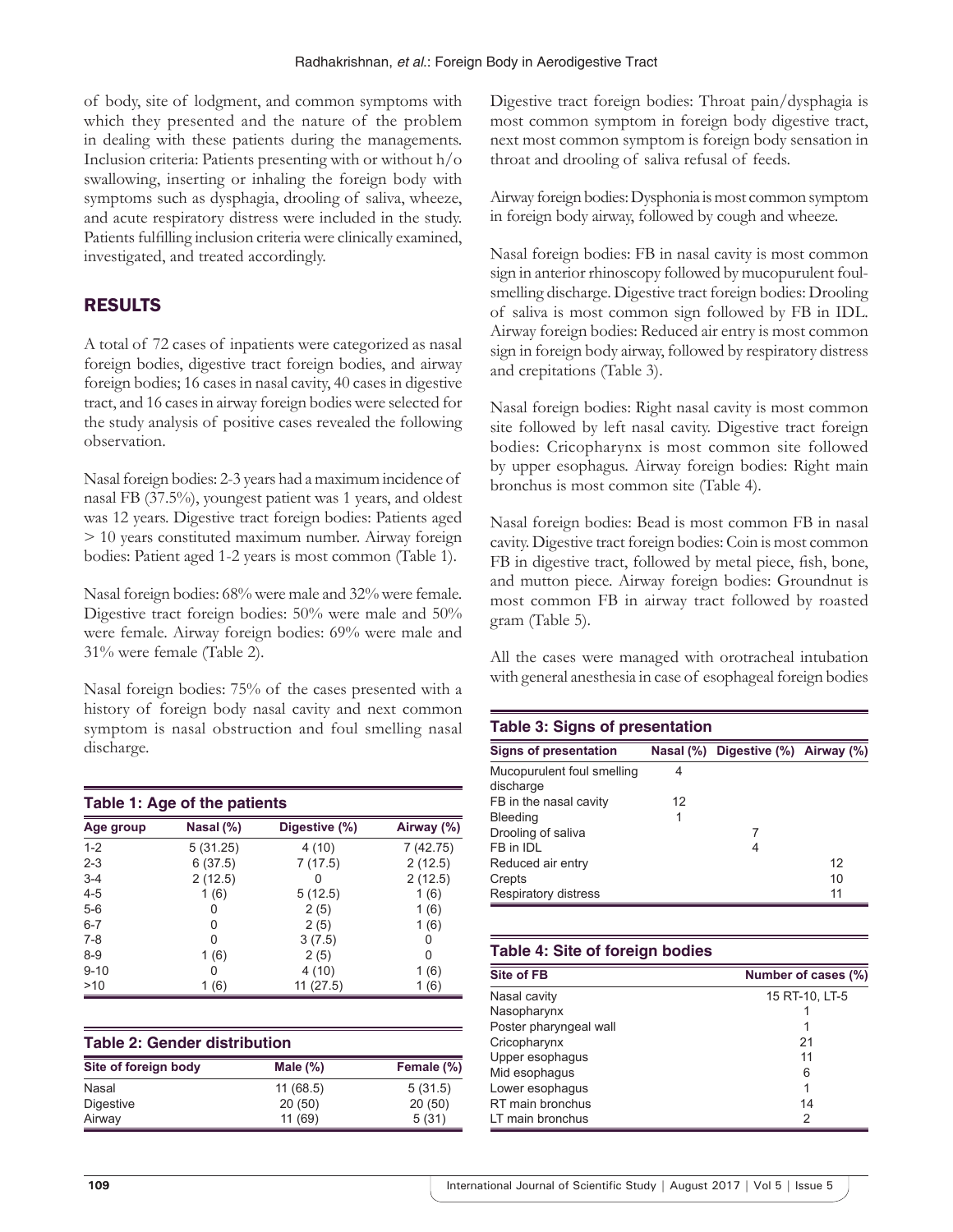| Table 5: Types of foreign bodies |                |               |            |
|----------------------------------|----------------|---------------|------------|
| Type of foreign body             | Nasal (%)      | Digestive (%) | Airway (%) |
| Tamarind seed                    | 2              |               | 2          |
| Ground nut                       | 2              |               | 5          |
| Betel nut                        | $\overline{2}$ |               |            |
| Seed (sapota, others)            | $\overline{2}$ |               | 1          |
| Bead                             | 3              |               |            |
| Denture                          |                | 2             |            |
| Whistle                          |                | 1             |            |
| <b>Battery</b>                   | 1              | 1             |            |
| Metal piece                      |                | 4             |            |
| Safety pin                       | 1              | 1             |            |
| Stone                            | 2              |               |            |
| Mutton piece                     |                | 4             |            |
| Fish bone                        |                | 4             |            |
| Coins                            |                | 20            |            |
| <b>Button</b>                    | 1              |               |            |
| Pen and plastic cap              |                |               | 2          |
| Coconut piece                    |                | 3             | 1          |
| Air pin                          |                |               | 1          |
| Pottu kallai                     |                | 3             | 3          |
| Mucus plug                       |                |               | 1          |
|                                  |                |               |            |

| Table 6: Type of procedure |                 |  |
|----------------------------|-----------------|--|
| Type of procedure followed | Number of cases |  |
| Endoscopic removal         | 16              |  |
| DL scopy                   | 22              |  |
| Rigid esophagoscopy        | 2               |  |
| Rigid bronchoscopy         | 16              |  |
| Thoracotomy                |                 |  |

and ventilation by side arm of bronchoscope in cases of foreign bodies of trachea-bronchial tree (Table 6).

## **DISCUSSION**

Foreign body removal from the throat is difficult and is associated with large number of complications in an inexperienced hand. Most common of them are injury to surrounding structures, perforations, injury to vocal cords, and mediastinitis.

The incidence of admitted foreign body cases (72 cases) was more for males (38 cases) than for females (25 cases). Likewise, it was encountered more in pediatric age group, with more commonly involving 1-2 years of age group. Earlier findings of Banerjee *et al.* and Rothman and Boeckman that the highest incidences of foreign body aspiration and ingestion were in children below 3 years. Since these children lack molar teeth, edibles placed in the mouth are usually broken up but not chewed which they easily ingest aspirate, especially if the child is running, playing, or talking.5,6

Out of 72 cases, 15 cases were seen in the nasal cavity. The most common being ground nut and button battery. Radiological investigation showed the exact site of the foreign body, and it was removed through endonasal endoscopical approach. In the study of Steven C, 47 Coins, 23 sharp objects, 4 Button batteries, and 65 blunt and noncorrosives were found.7

One case presented with foreign body in the nasopharynx and foreign body being an open safety pin. It was identified in X-ray, and endoscopic removal was done. The clinical presentation of these cases varied according to the site of lodgment of a foreign body. Among the foreign body in the air passages, most of them presented with choking, gagging, coughing, and dyspnea followed by a symptomless interval in some cases. One adult female presented with sapota seed after aspirating accidentally, patient was asymptomatic, radio logically the seed was identified in the bronchus and patient underwent rigid bronchoscope under general anesthesia, and first attempt failed due to the slippery nature of the seed. Then, patient underwent flexible bronchoscope and this one too failed. Again patient was planned for rigid bronchoscopy with modified position of the patient, and foreign body was successfully removed under general anesthesia. During post-operative period, no complication was identified. The foreign bodies in the food passage presented with various clinical presentation such as dysphagia, painful swallowing, chest discomfort, chest pain, throat pain, hematemesis, and vomiting.<sup>8-11</sup>

## **CONCLUSION**

Foreign bodies in aerodigestive tract are a common clinical problem in otorhinolaryngological practice an evident in this study. Although many does not have an immediate problem of airway, some of them are serious and lifethreatening emergencies. Such is the clinical spectrum of presentation. Educating the parents about keeping away the article from reach of children and to observe the activity of child will prevent the higher incidence of a foreign body in children.

# REFERENCES

- 1. Esclamado RM, Richardson MA. Laryngotracheal foreign bodies in children. A comparison with bronchial foreign bodies. Am J Dis Child 1987;141:259-62.
- 2. Hilliard T, Sim R, Saunders M, Hewer SL, Henderson J. Delayed diagnosis of foreign body aspiration in children. Emerg Med J 2003;20:100-1.
- 3. Karakoc F, Cakir E, Ersu R, Uyan ZS, Colak B, Karadag B, *et al.* Late diagnosis of foreign body aspiration in children with chronic respiratory symptoms. Int J Pediatr Otorhinolaryngol 2007;71:241-6.
- 4. Bittencourt PF, Camargos PA, Scheinmann P, de Blic J. Foreign body aspiration: Clinical, radiological findings and factors associated with its late removal. Int J Pediatr Otorhinolaryngol 2006;70:879-4.
- 5. Banerjee A, Rao KS, Khanna SK, Narayanan PS, Gupta BK, Sekar JC, *et al.* Laryngo-tracheo-bronchial foreign bodies in children. J Laryngol Otol 1988;102:1029-32.